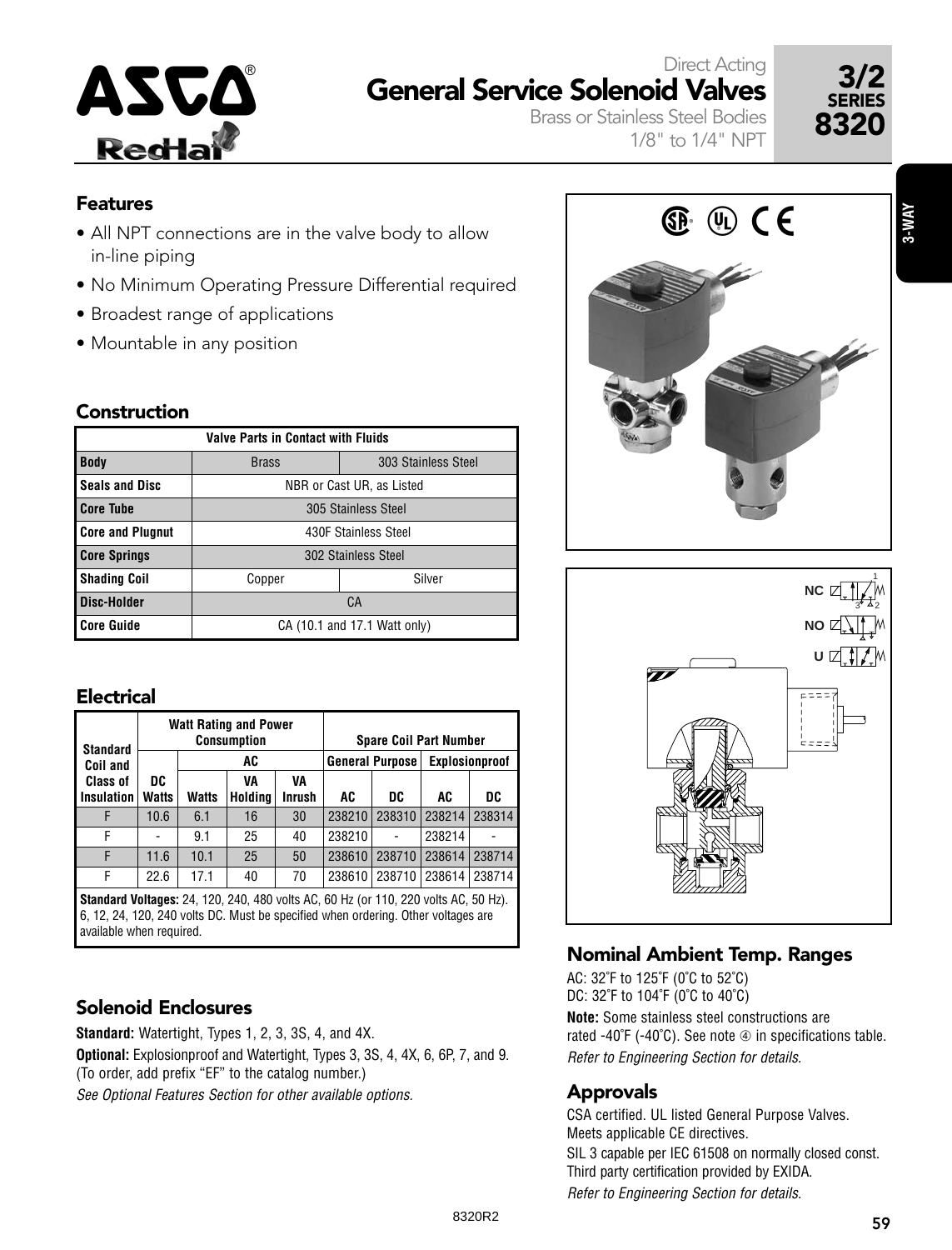## 3/2 SERIES



**3-WAY**

#### Specifications (English units)

|              |                        |                   | <b>Operating Pressure</b><br>Differential (psi)          |         |                  |                                                                                           |                 |                 | Max. Fluid |                      | <b>Brass Body</b>     |                | <b>Stainless Steel Body</b> |                          | <b>Watt Rating/</b><br><b>Class of Coil</b> |        |
|--------------|------------------------|-------------------|----------------------------------------------------------|---------|------------------|-------------------------------------------------------------------------------------------|-----------------|-----------------|------------|----------------------|-----------------------|----------------|-----------------------------|--------------------------|---------------------------------------------|--------|
|              |                        |                   |                                                          | Max. AC |                  |                                                                                           | Max. DC         |                 |            | Temp. <sup>°</sup> F |                       |                |                             |                          | Insulation 2                                |        |
| Pipe<br>Size | Orifice<br><b>Size</b> | Cv<br><b>Flow</b> | Air-Inert                                                |         | Lt. Oil<br>@ 300 | Air-Inert                                                                                 |                 | Lt. Oil<br>@300 |            |                      |                       | Const.         |                             | Const.                   |                                             |        |
| $ins.$ )     | (ins.)                 | <b>Factor</b>     | Gas<br><b>UNIVERSAL OPERATION (Pressure at any port)</b> | Water   | SSU              | Gas                                                                                       | Water           | SSU             | <b>AC</b>  | DC                   | <b>Catalog Number</b> | Ref.           | <b>Catalog Number</b>       | Ref.                     | <b>AC</b>                                   | DC     |
| 1/8          | 3/64                   | 0.06              | 175                                                      | 175     | 175              | 125                                                                                       | 125             | 125             | 140        | 120                  | 8320G130 1            | $\mathbf{1}$   | 8320G140 ①                  | 1                        | 9.1F                                        | 10.6F  |
| 1/8          | 1/16                   | 0.09              | 100                                                      | 100     | 100              | 65                                                                                        | 65              | 65              | 180        | 120                  | 8320G001              | $\mathbf{1}$   | 8320G041 3                  | $\mathbf{1}$             | 9.1F                                        | 10.6F  |
| 1/8          | 1/16                   | 0.09              | 175                                                      | 175     | 175              | 125                                                                                       | 125             | 125             | 200        | 150                  |                       | 4              |                             | 4                        | 17.1/F                                      | 22.6/F |
| 1/8          | 3/32                   | 0.12              | 50                                                       | 50      | 50               | 50                                                                                        | 50              | 50              | 180        | 120                  | 8320G212<br>8320G083  | $\mathbf{1}$   | 8320G221 4                  | 1                        | 6.1/F                                       | 10.6/F |
| 1/8          | 3/32                   | 0.12              | 100                                                      | 100     | 100              | 60                                                                                        | 60              | 60              | 200        | 150                  | 8320G213              | 4              | 8320G087 3<br>8320G222 4    | $\overline{4}$           | 17.1/F                                      | 11.6/F |
| 1/8          | 1/8                    | 0.21              | 30                                                       | 30      | 30               | 20                                                                                        | 20              | 20              | 180        | 120                  | 8320G003              | $\mathbf{1}$   |                             | 1                        | 9.1/F                                       | 10.6/F |
| 1/8          | 1/8                    | 0.21              | 50                                                       | 50      | 50               | 25                                                                                        | 25              | 25              | 200        | 150                  | 8320G214              | $\overline{4}$ | 8320G043 3                  | $\overline{4}$           | 17.1/F                                      | 11.6/F |
| 1/4          | 1/16                   | 0.09              | 125                                                      | 130     | 130              | 75                                                                                        | $\overline{75}$ | $\overline{75}$ | 200        | 150                  | 8320G172              | $\overline{c}$ | 8320G223 4                  | $\overline{\phantom{a}}$ | 10.1/F                                      | 11.6/F |
|              |                        | 0.09              |                                                          |         |                  |                                                                                           |                 |                 |            |                      | ä,                    | $\mathbf{r}$   |                             | 3                        |                                             |        |
| 1/4          | 1/16                   |                   | 175                                                      | 175     | 175              | 125                                                                                       | 125             | 125             | 200        | 150                  |                       |                | 8320G230 4                  |                          | 17.1/F                                      | 22.6/F |
| 1/4          | 3/32                   | 0.12              | 100                                                      | 100     | 100              | 60                                                                                        | 60              | 60              | 200        | 150                  | 8320G174              | $\overline{2}$ | 8320G200 34                 | 3                        | 17.1/F                                      | 11.6/F |
| 1/4          | 1/8                    | 0.25              | 50                                                       | 50      | 50               | 25                                                                                        | 25              | 25              | 200        | 150                  | 8320G176              | $\overline{2}$ | 8320G201 34                 | 3                        | 17.1/F                                      | 11.6/F |
| 1/4          | 11/64                  | 0.35              | 20                                                       | 20      | 20               | 12                                                                                        | 12              | 12              | 200        | 150                  | 8320G178              | $\overline{2}$ |                             |                          | 10.1/F                                      | 11.6/F |
|              |                        |                   |                                                          |         |                  | NORMALLY CLOSED (Closed when de-energized) - PFD <sub>AVG</sub> = 6.81 x 10 <sup>-4</sup> |                 |                 |            |                      |                       |                |                             |                          |                                             |        |
| 1/8          | 3/64                   | 0.06              | 200                                                      | 200     | 200              | 200                                                                                       | 200             | 200             | 180        | 120                  | 8320G132              | $\mathbf{1}$   | 8320G142 3                  | 1                        | 6.1F                                        | 10.6/F |
| 1/8          | 1/16                   | 0.09              | 150                                                      | 125     | 125              | 125                                                                                       | 125             | 125             | 180        | 120                  | 8230G013              | $\mathbf{1}$   | 8320G045 3                  | $\mathbf{1}$             | 6.1F                                        | 10.6/F |
| 1/8          | 1/16                   | 0.09              | 210                                                      | 225     | 225              | 160                                                                                       | 160             | 160             | 200        | 150                  | 8320G215              | $\overline{4}$ | 8320G224 4                  | 4                        | 17.1/F                                      | 11.6/F |
| 1/8          | 3/32                   | 0.12              | 100                                                      | 100     | 100              | 100                                                                                       | 100             | 100             | 180        | 120                  | 8320G015              | $\mathbf{1}$   | 8320G047 3                  | $\mathbf{1}$             | 6.1F                                        | 10.6/F |
| 1/8          | 3/32                   | 0.12              | 150                                                      | 150     | 150              | 115                                                                                       | 115             | 115             | 200        | 150                  | 8320G216              | 4              | 8320G225 4                  | $\overline{4}$           | 10.1/F                                      | 11.6/F |
| 1/8          | 1/8                    | 0.21              | 40                                                       | 40      | 40               | 40                                                                                        | 40              | 40              | 180        | 120                  | 8320G017              | $\mathbf{1}$   | 8320G049 3                  | $\mathbf{1}$             | 6.1F                                        | 10.6/F |
| 1/8          | 1/8                    | 0.21              | 85                                                       | 85      | 85               | 60                                                                                        | 60              | 60              | 200        | 150                  | 8320G217              | 4              | 8320G226 4                  | 4                        | 10.1/F                                      | 11.6/F |
| 1/4          | 1/16                   | 0.09              | 210                                                      | 225     | 225              | 160                                                                                       | 160             | 160             | 200        | 150                  | 8320G182              | $\overline{2}$ | 8320G231 4                  | 3                        | 17.1/F                                      | 11.6/F |
| 1/4          | 3/32                   | 0.12              | 150                                                      | 150     | 150              | 115                                                                                       | 115             | 115             | 200        | 150                  | 8320G184              | $\overline{2}$ | 8320G202 34                 | 3                        | 10.1/F                                      | 11.6/F |
| 1/4          | 1/8                    | 0.25              | 85                                                       | 85      | 85               | 60                                                                                        | 60              | 60              | 200        | 150                  | 8320G186              | $\overline{c}$ | 8320G203 34                 | 3                        | 10.1/F                                      | 11.6/F |
| 1/4          | 11/64                  | 0.35              | 45                                                       | 45      | 45               | 25                                                                                        | 25              | 25              | 200        | 150                  | 8320G188              | $\overline{2}$ | L.                          | $\overline{a}$           | 10.1/F                                      | 11.6/F |
|              |                        |                   | <b>NORMALLY OPEN (Open when de-energized)</b>            |         |                  |                                                                                           |                 |                 |            |                      |                       |                |                             |                          |                                             |        |
| 1/8          | 3/64                   | 0.06              | 200                                                      | 200     | 200              | 200                                                                                       | 200             | 200             | 180        | 120                  | 8320G136              | $\mathbf{1}$   | 8320G146 3                  | 1                        | 6.1F                                        | 10.6/F |
| 1/8          | 1/16                   | 0.09              | 150                                                      | 125     | 125              | 125                                                                                       | 125             | 125             | 180        | 120                  | 8320G027              | $\mathbf{1}$   | 8320G051 3                  | $\mathbf{1}$             | 6.1F                                        | 10.6/F |
| 1/8          | 1/16                   | 0.09              | 235                                                      | 250     | 250              | 160                                                                                       | 160             | 160             | 200        | 150                  | 8320G218              | 4              | 8320G227 4                  | $\overline{4}$           | 17.1/F                                      | 11.6/F |
| 1/8          | 3/32                   | 0.12              | 100                                                      | 100     | 100              | 100                                                                                       | 100             | 100             | 180        | 120                  | 8320G029              | 1              | 8320G053 3                  | 1                        | 6.1F                                        | 10.6/F |
| 1/8          | 3/32                   | 0.12              | 150                                                      | 140     | 140              | 100                                                                                       | 100             | 100             | 200        | 150                  | 8320G219              | 4              | 8320G228 4                  | $\overline{4}$           | 10.1/F                                      | 11.6/F |
| 1/8          | 1/8                    | 0.21              | 40                                                       | 40      | 40               | 40                                                                                        | 40              | 40              | 180        | 120                  | 8320G031              | $\mathbf{1}$   | 8320G055 3                  | $\mathbf{1}$             | 6.1F                                        | 10.6/F |
| 1/8          | 1/8                    | 0.21              | 70                                                       | 70      | 70               | 55                                                                                        | 55              | 55              | 200        | 150                  | 8320G220              | 4              | 8320G229 4                  | $\overline{4}$           | 10.1/F                                      | 11.6/F |
| 1/4          | 1/16                   | 0.09              | 235                                                      | 250     | 250              | 160                                                                                       | 160             | 160             | 200        | 150                  | 8320G192              | $\overline{2}$ | 8320G232 4                  | 3                        | 17.1/F                                      | 11.6/F |
| 1/4          | 3/32                   | 0.12              | 150                                                      | 140     | 140              | 100                                                                                       | 100             | 100             | 200        | 150                  | 8320G194              | $\overline{2}$ | 8320G204 34                 | 3                        | 10.1/F                                      | 11.6/F |
| 1/4          | 1/8                    | 0.25              | 70                                                       | 70      | 70               | 55                                                                                        | 55              | 55              | 200        | 150                  | 8320G196              | $\overline{2}$ | 8320G205 34                 | 3                        | 10.1/F                                      | 11.6/F |
| 1/4          | 11/64                  | 0.35              | 40                                                       | 40      | 40               | 30                                                                                        | 30              | 30              | 200        | 150                  | 8320G198              | $\overline{2}$ |                             |                          | 10.1/F                                      | 11.6/F |

① Supplied with cast UR disc.

② On 50 hertz service, the watt rating for the 6.1/F solenoid is 8.1 watts; the watt rating for the 9.1/F solenoid is 11.1 watts.

➂ Can be used for **dry** natural gas service with the EF prefix.

➃ Constructions standard rated -40˚F (-40˚C) ambient temperature. EFX prefix and TPL # not required.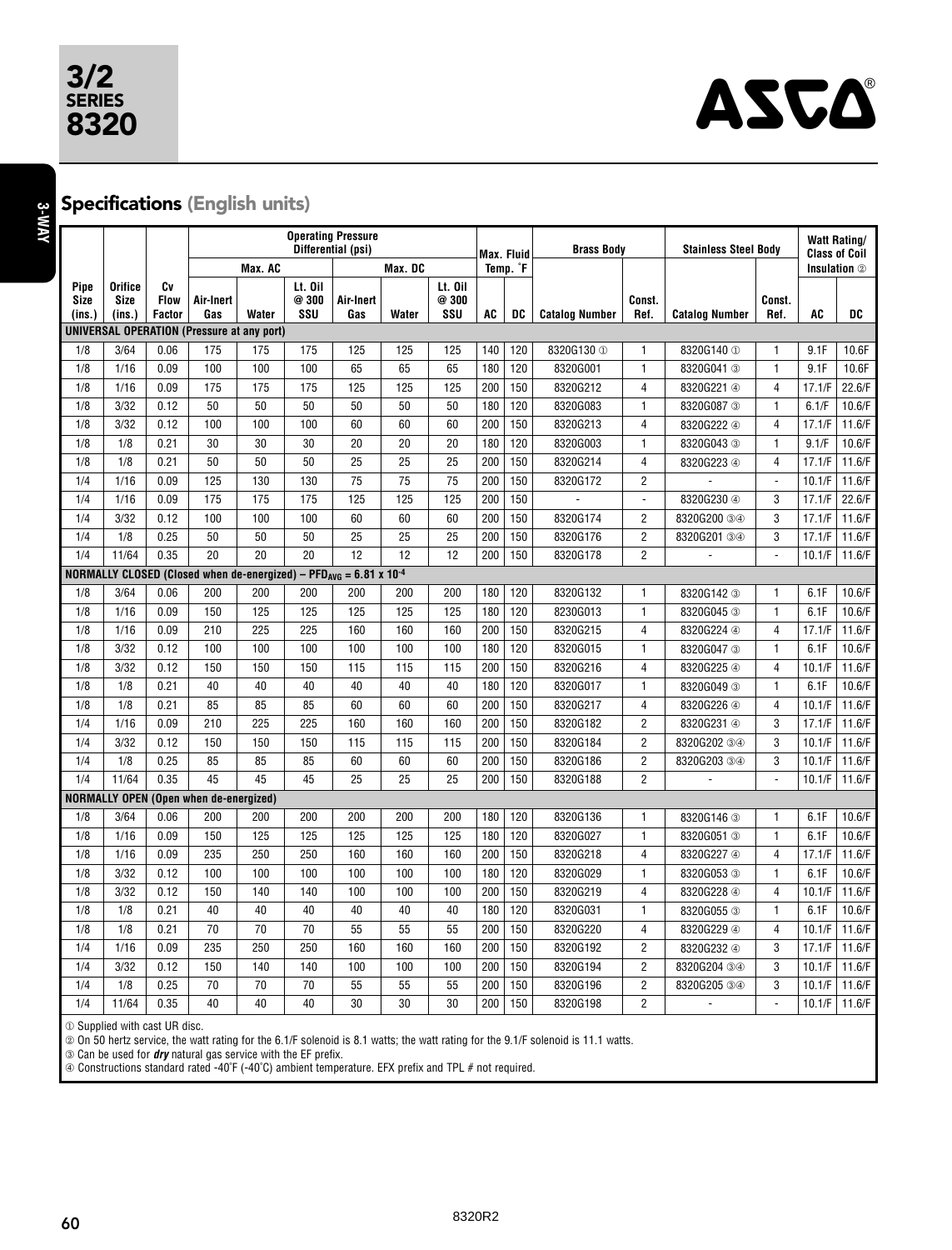# **ASCA**®

#### Specifications (Metric units)

|                                                                                         |                                |                                           | <b>Operating Pressure</b><br>Differential (bar)   |                 |                        |                  |                         |                         | Max.<br><b>Fluid</b> |    | <b>Brass Body</b>     |                | <b>Stainless Steel Body</b> |                | <b>Watt Rating/</b><br><b>Class of Coil</b> |        |
|-----------------------------------------------------------------------------------------|--------------------------------|-------------------------------------------|---------------------------------------------------|-----------------|------------------------|------------------|-------------------------|-------------------------|----------------------|----|-----------------------|----------------|-----------------------------|----------------|---------------------------------------------|--------|
|                                                                                         |                                |                                           |                                                   | Max. AC         |                        |                  | Max. DC                 |                         | Temp. °C             |    |                       |                |                             |                | <b>Insulation</b> <sup>2</sup>              |        |
| Pipe<br>Size<br>(ins.)                                                                  | Orifice<br><b>Size</b><br>(mm) | <b>Kv Flow</b><br><b>Factor</b><br>(m3/h) | Air-Inert<br>Gas                                  | Water           | Lt. Oil<br>@300<br>SSU | Air-Inert<br>Gas | Water                   | Lt. Oil<br>@ 300<br>SSU | <b>AC</b>            | DC | <b>Catalog Number</b> | Const.<br>Ref. | <b>Catalog Number</b>       | Const.<br>Ref. | <b>AC</b>                                   | DC     |
|                                                                                         |                                |                                           | <b>UNIVERSAL OPERATION (Pressure at any port)</b> |                 |                        |                  |                         |                         |                      |    |                       |                |                             |                |                                             |        |
| 1/8                                                                                     | 1.2                            | 0.05                                      | 12                                                | 12              | 12                     | 9                | 9                       | 9                       | 60                   | 49 | 8320G130 ①            | $\mathbf{1}$   | 8320G140 ①                  | $\mathbf{1}$   | 9.1F                                        | 10.6F  |
| 1/8                                                                                     | 1.6                            | 0.08                                      | $\overline{7}$                                    | $\overline{7}$  | $\overline{7}$         | 4                | 4                       | 4                       | 82                   | 49 | 8320G001              | 1              | 8320G041 3                  | $\mathbf{1}$   | 9.1F                                        | 10.6F  |
| 1/8                                                                                     | 1.6                            | 0.08                                      | 12                                                | $\overline{12}$ | $\overline{12}$        | 9                | 9                       | 9                       | 93                   | 66 | 8320G212              | $\overline{4}$ | 8320G221 4                  | $\overline{4}$ | 17.1/F                                      | 22.6/F |
| 1/8                                                                                     | 2.4                            | 0.10                                      | 3                                                 | 3               | 3                      | 3                | 3                       | 3                       | 82                   | 49 | 8320G083              | $\mathbf{1}$   | 8320G087 3                  | $\mathbf{1}$   | 6.1/F                                       | 10.6/F |
| 1/8                                                                                     | 2.4                            | 0.10                                      | $\overline{7}$                                    | $\overline{7}$  | $\overline{7}$         | 4                | 4                       | 4                       | 93                   | 66 | 8320G213              | $\overline{4}$ | 8320G222 4                  | $\overline{4}$ | 17.1/F                                      | 11.6/F |
| 1/8                                                                                     | 3.2                            | 0.18                                      | $\overline{2}$                                    | $\overline{2}$  | $\overline{c}$         | $\mathbf{1}$     | 1                       | $\mathbf{1}$            | 82                   | 49 | 8320G003              | $\mathbf{1}$   | 8320G043 3                  | $\mathbf{1}$   | 9.1/F                                       | 10.6/F |
| 1/8                                                                                     | 3.2                            | 0.18                                      | 3                                                 | 3               | 3                      | $\overline{2}$   | $\overline{2}$          | $\overline{2}$          | 93                   | 66 | 8320G214              | $\overline{4}$ | 8320G223 4                  | $\overline{4}$ | 17.1/F                                      | 11.6/F |
| 1/4                                                                                     | 1.6                            | 0.08                                      | 9                                                 | 9               | 9                      | 5                | 5                       | 5                       | 93                   | 66 | 8320G172              | $\overline{2}$ |                             | ÷,             | 10.1/F                                      | 11.6/F |
| 1/4                                                                                     | 1.6                            | 0.08                                      | 12                                                | 12              | 12                     | 9                | 9                       | 9                       | 93                   | 66 | Ĭ.                    | $\Box$         | 8320G230 4                  | 3              | 17.1/F                                      | 22.6/F |
| 1/4                                                                                     | 2.4                            | 0.10                                      | $\overline{7}$                                    | $\overline{7}$  | $\overline{7}$         | 4                | 4                       | 4                       | 93                   | 66 | 8320G174              | $\overline{2}$ | 8320G200 34                 | 3              | 17.1/F                                      | 11.6/F |
| 1/4                                                                                     | 3.2                            | 0.21                                      | 3                                                 | 3               | 3                      | 2                | $\overline{2}$          | $\overline{2}$          | 93                   | 66 | 8320G176              | $\overline{2}$ | 8320G201 34                 | 3              | 17.1/F                                      | 11.6/F |
| 1/4                                                                                     | 4.4                            | 0.30                                      | $\mathbf{1}$                                      | $\mathbf{1}$    | $\mathbf{1}$           | 1                | $\mathbf{1}$            | $\mathbf{1}$            | 93                   | 66 | 8320G178              | $\overline{2}$ |                             | ä,             | 10.1/F                                      | 11.6/F |
| NORMALLY CLOSED (Closed when de-energized) - PFD <sub>AVG</sub> = $6.81 \times 10^{-4}$ |                                |                                           |                                                   |                 |                        |                  |                         |                         |                      |    |                       |                |                             |                |                                             |        |
| 1/8                                                                                     | 1.2                            | 0.05                                      | 14                                                | 14              | 14                     | 14               | 14                      | 14                      | 82                   | 49 | 8320G132              | 1              | 8320G142 3                  | $\mathbf{1}$   | 6.1F                                        | 10.6/F |
| 1/8                                                                                     | 1.6                            | 0.08                                      | 10                                                | 9               | 9                      | 9                | 9                       | 9                       | 82                   | 49 | 8230G013              | $\mathbf{1}$   | 8320G045 3                  | $\mathbf{1}$   | 6.1F                                        | 10.6/F |
| 1/8                                                                                     | 1.6                            | 0.08                                      | 14                                                | 15              | 15                     | 11               | 11                      | 11                      | 93                   | 66 | 8320G215              | $\overline{4}$ | 8320G224 4                  | $\overline{4}$ | 17.1/F                                      | 11.6/F |
| 1/8                                                                                     | 2.4                            | 0.10                                      | $\overline{7}$                                    | $\overline{7}$  | $\overline{7}$         | $\overline{7}$   | $\overline{7}$          | $\overline{7}$          | 82                   | 49 | 8320G015              | $\mathbf{1}$   | 8320G047 3                  | $\mathbf{1}$   | 6.1F                                        | 10.6/F |
| 1/8                                                                                     | 2.4                            | 0.10                                      | 10                                                | 10              | 10                     | 8                | 8                       | 8                       | 93                   | 66 | 8320G216              | $\overline{4}$ | 8320G225 4                  | $\overline{4}$ | 10.1/F                                      | 11.6/F |
| 1/8                                                                                     | 3.2                            | 0.18                                      | 3                                                 | 3               | 3                      | 3                | 3                       | 3                       | 82                   | 49 | 8320G017              | $\mathbf{1}$   | 8320G049 3                  | $\mathbf{1}$   | 6.1F                                        | 10.6/F |
| 1/8                                                                                     | 3.2                            | 0.18                                      | 6                                                 | 6               | 6                      | 4                | $\overline{4}$          | $\overline{4}$          | 93                   | 66 | 8320G217              | $\overline{4}$ | 8320G226 4                  | $\overline{4}$ | 10.1/F                                      | 11.6/F |
| 1/4                                                                                     | 1.6                            | 0.08                                      | 14                                                | 15              | 15                     | 11               | 11                      | 11                      | 93                   | 66 | 8320G182              | $\overline{2}$ | 8320G231 4                  | 3              | 17.1/F                                      | 11.6/F |
| 1/4                                                                                     | 2.4                            | 0.10                                      | 10                                                | 10              | 10                     | 8                | 8                       | 8                       | 93                   | 66 | 8320G184              | $\overline{2}$ | 8320G202 34                 | 3              | 10.1/F                                      | 11.6/F |
| 1/4                                                                                     | 3.2                            | 0.21                                      | 6                                                 | 6               | 6                      | $\overline{4}$   | $\overline{4}$          | $\overline{4}$          | 93                   | 66 | 8320G186              | $\overline{2}$ | 8320G203 34                 | 3              | 10.1/F                                      | 11.6/F |
| 1/4                                                                                     | 4.4                            | 0.30                                      | 3                                                 | 3               | 3                      | $\overline{2}$   | $\overline{2}$          | $\overline{2}$          | 93                   | 66 | 8320G188              | $\overline{2}$ |                             | $\overline{a}$ | 10.1/F                                      | 11.6/F |
|                                                                                         |                                |                                           | <b>NORMALLY OPEN (Open when de-energized)</b>     |                 |                        |                  |                         |                         |                      |    |                       |                |                             |                |                                             |        |
| 1/8                                                                                     | 1.2                            | 0.05                                      | 14                                                | 14              | 14                     | 14               | 14                      | 14                      | 82                   | 49 | 8320G136              | $\mathbf{1}$   | 8320G146 3                  | $\mathbf{1}$   | 6.1F                                        | 10.6/F |
| 1/8                                                                                     | 1.6                            | 0.08                                      | 10                                                | 9               | 9                      | 9                | 9                       | 9                       | 82                   | 49 | 8320G027              | $\mathbf{1}$   | 8320G051 3                  | $\mathbf{1}$   | 6.1F                                        | 10.6/F |
| 1/8                                                                                     | 1.6                            | 0.08                                      | 16                                                | 17              | 17                     | 11               | 11                      | 11                      | 93                   | 66 | 8320G218              | $\overline{4}$ | 8320G227 4                  | $\overline{4}$ | 17.1/F                                      | 11.6/F |
| 1/8                                                                                     | 2.4                            | 0.10                                      | $\overline{7}$                                    | $\overline{7}$  | $\overline{7}$         | $\overline{7}$   | $\overline{7}$          | $\overline{7}$          | 82                   | 49 | 8320G029              | $\mathbf{1}$   | 8320G053 3                  | $\mathbf{1}$   | 6.1F                                        | 10.6/F |
| 1/8                                                                                     | 2.4                            | 0.10                                      | 10                                                | 10              | 10                     | 7                | $\overline{7}$          | $\overline{7}$          | 93                   | 66 | 8320G219              | 4              | 8320G228 4                  | 4              | 10.1/F                                      | 11.6/F |
| 1/8                                                                                     | 3.2                            | 0.18                                      | 3                                                 | 3               | 3                      | 3                | 3                       | 3                       | 82                   | 49 | 8320G031              | $\mathbf{1}$   | 8320G055 3                  | $\mathbf{1}$   | 6.1F                                        | 10.6/F |
| 1/8                                                                                     | 3.2                            | 0.18                                      | 5                                                 | 5               | 5                      | 4                | $\overline{\mathbf{4}}$ | $\overline{4}$          | 93                   | 66 | 8320G220              | $\overline{4}$ | 8320G229 4                  | $\overline{4}$ | 10.1/F                                      | 11.6/F |
| 1/4                                                                                     | 1.6                            | 0.08                                      | 16                                                | 17              | 17                     | 11               | 11                      | 11                      | 93                   | 66 | 8320G192              | $\overline{2}$ | 8320G232 4                  | 3              | 17.1/F                                      | 11.6/F |
| 1/4                                                                                     | 2.4                            | 0.10                                      | 10                                                | 10              | 10                     | 7                | $\overline{7}$          | $\overline{7}$          | 93                   | 66 | 8320G194              | $\overline{c}$ | 8320G204 34                 | 3              | 10.1/F                                      | 11.6/F |
| 1/4                                                                                     | 3.2                            | 0.21                                      | 5                                                 | 5               | 5                      | 4                | 4                       | 4                       | 93                   | 66 | 8320G196              | $\overline{2}$ | 8320G205 34                 | 3              | 10.1/F                                      | 11.6/F |
| 1/4                                                                                     | 4.4                            | 0.30                                      | 3                                                 | 3               | 3                      | $\overline{2}$   | $\overline{2}$          | $\overline{2}$          | 93                   | 66 | 8320G198              | $\overline{2}$ | ÷,                          | ÷,             | 10.1/F                                      | 11.6/F |

① Supplied with cast UR disc.

② On 50 hertz service, the watt rating for the 6.1/F solenoid is 8.1 watts; the watt rating for the 9.1/F solenoid is 11.1 watts.

➂ Can be used for **dry** natural gas service with the EF prefix.

➃ Constructions standard rated -40˚F (-40˚C) ambient temperature. EFX prefix and TPL # not required.

SERIES<br>8320